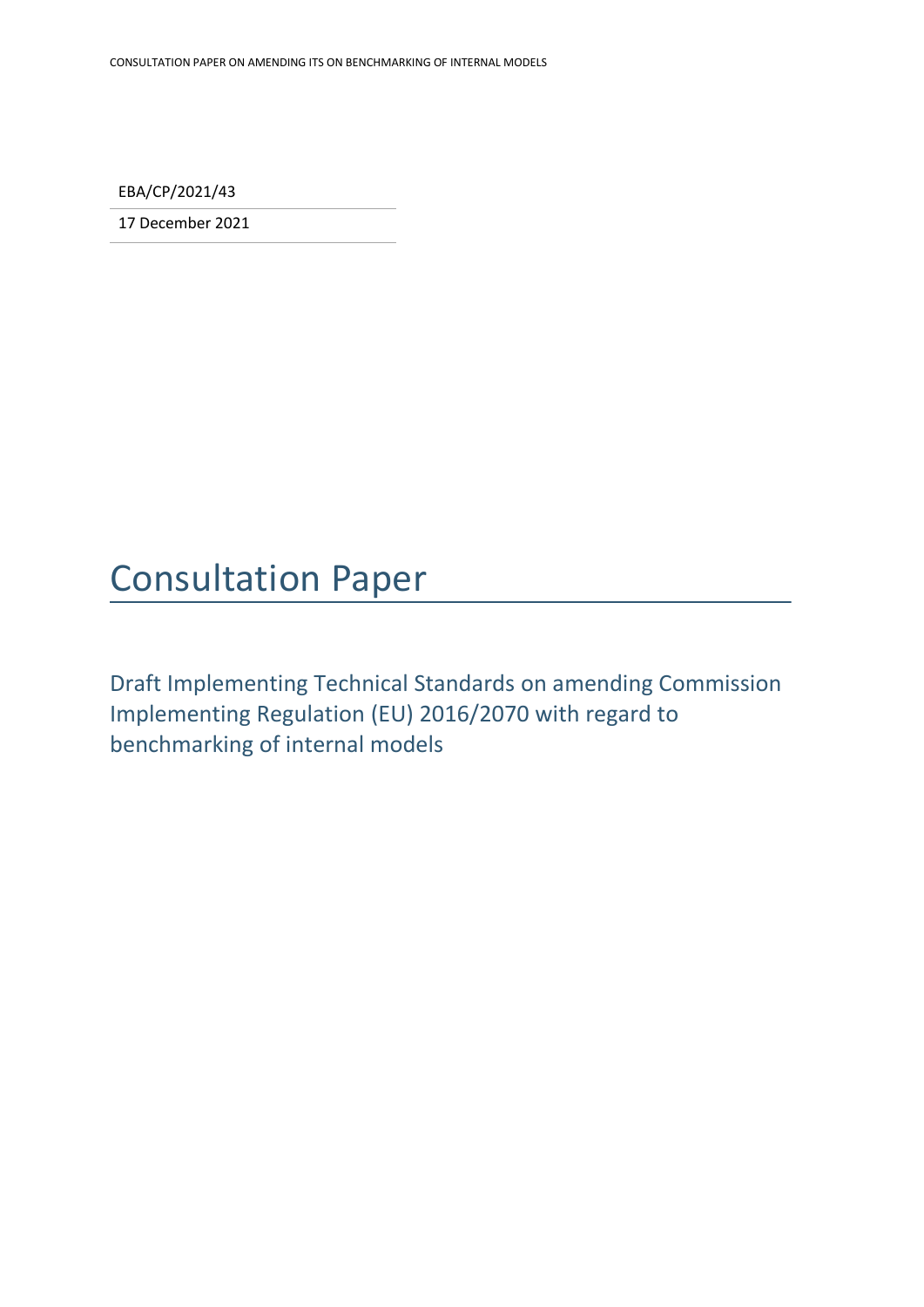# **Contents**

|     | 1. Responding to this consultation                                            | 3  |
|-----|-------------------------------------------------------------------------------|----|
|     | 2. Executive Summary                                                          | 4  |
|     | 3. Background and rationale                                                   | 5  |
|     | 4. Draft implementing standards                                               | 14 |
|     | 5. Accompanying documents                                                     | 17 |
| 5.1 | Draft cost-benefit analysis for changes related to credit and market risk SVB | 17 |
| 5.3 | Overview of questions for consultation                                        | 21 |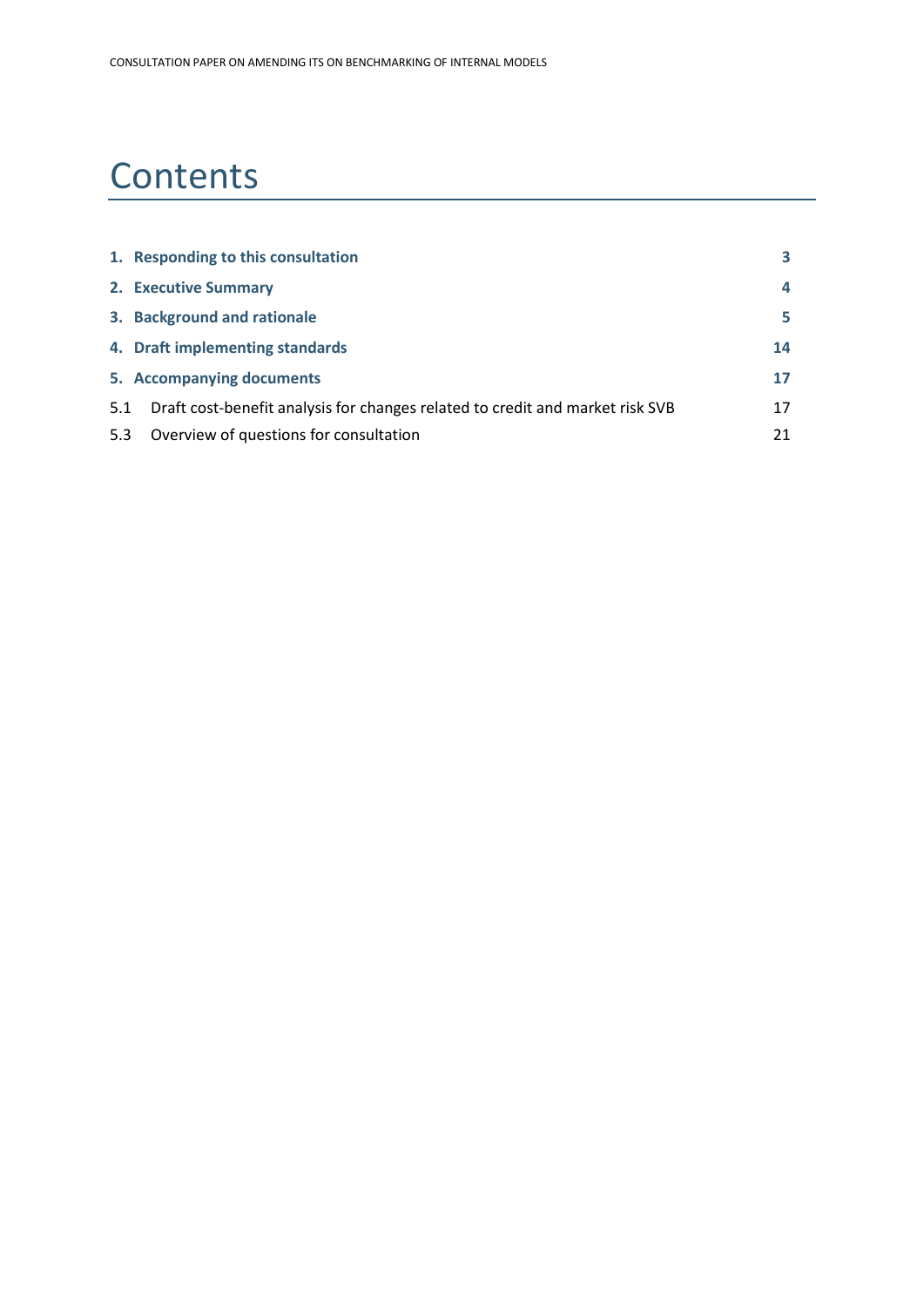# <span id="page-2-0"></span>1. Responding to this consultation

The EBA invites comments on all proposals put forward in this paper and in particular on the specific questions summarised in 5.2.

Comments are most helpful if they:

- respond to the question stated;
- indicate the specific point to which a comment relates;
- contain a clear rationale;
- provide evidence to support the views expressed/ rationale proposed; and
- describe any alternative regulatory choices the EBA should consider.

#### **Submission of responses**

To submit your comments, click on the 'send your comments' button on the consultation page by 18.02.2022. Please note that comments submitted after this deadline, or submitted via other means may not be processed.

### **Publication of responses**

Please clearly indicate in the consultation form if you wish your comments to be disclosed or to be treated as confidential. A confidential response may be requested from us in accordance with the EBA's rules on public access to documents. We may consult you if we receive such a request. Any decision we make not to disclose the response is reviewable by the EBA's Board of Appeal and the European Ombudsman.

### **Data protection**

The protection of individuals with regard to the processing of personal data by the EBA is based on Regulation (EU) 1725/2018 of the European Parliament and of the Council of 23 October 2018. Further information on data protection can be found under the [Legal notice section](http://eba.europa.eu/legal-notice) of the EBA website.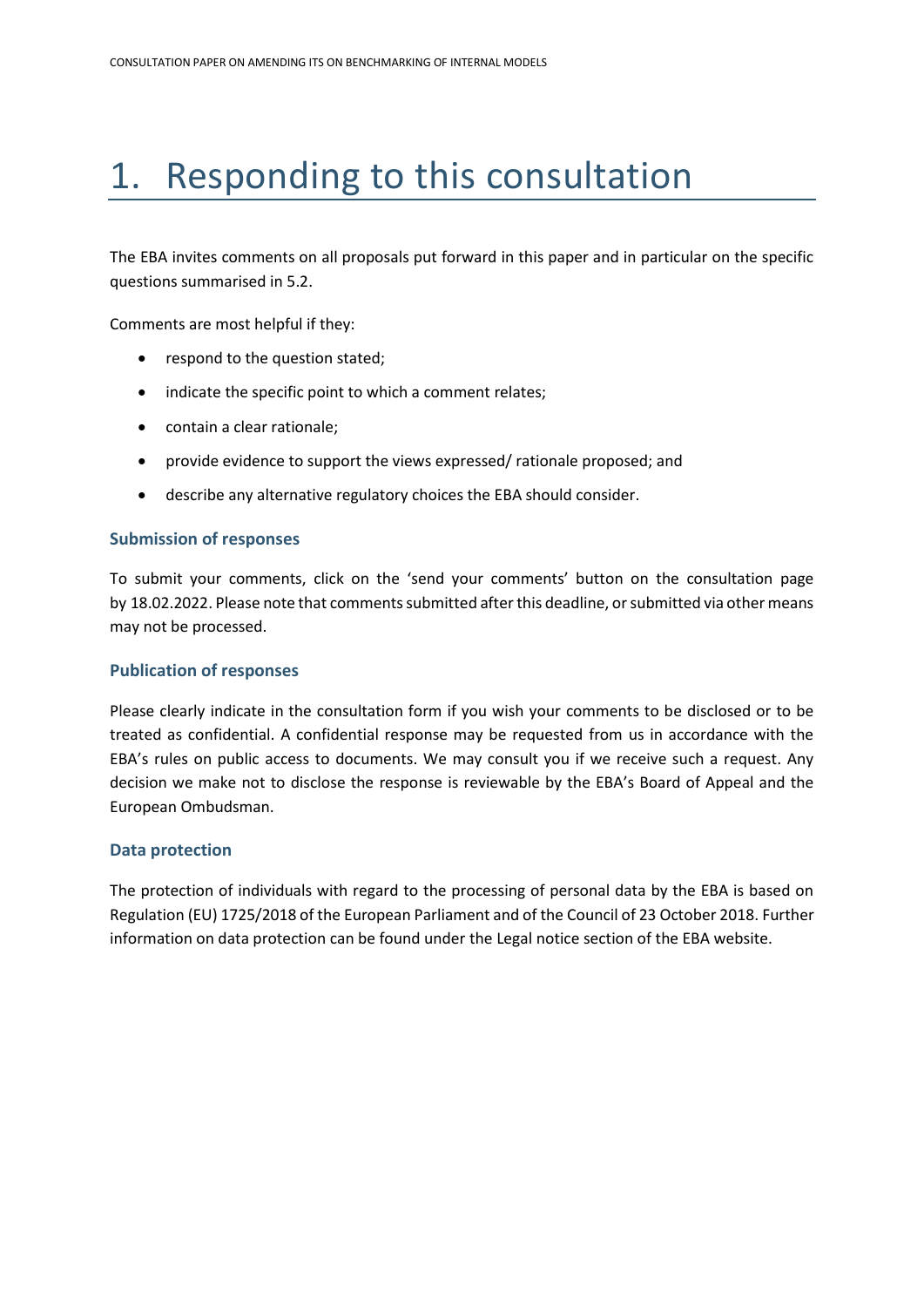# <span id="page-3-0"></span>2. Executive Summary

Article 78 of Directive 2013/36/EU (CRD) requires competent authorities to conduct an annual assessment of the quality of internal approaches used for the calculation of own funds requirements. To assist competent authorities in this assessment, the EBA calculates and distributes benchmark values that allows a comparison of individual institutions' risk parameters. These benchmark values are based on data submitted by institutions as laid out in Commission Implementing Regulation (EU) 2016/2070 which specifies the benchmarking portfolios, templates and definitions to be used as part of the annual benchmarking exercises.

For the 2023 benchmarking (BM) exercise the following changes are suggested:

- For credit risk, no changes are proposed with respect to the portfolio's definition or data collection templates. However, in order to improve further the data collection and benchmarking analysis, some further clarifications are included in the instructions.
- For market risk, in order to keep the exercise updated and informative for supervisors, the set of instruments is proposed to be extended. Therefore, to the previous set of instruments, which are mostly plain vanilla, the proposal is to add a more complex set of instruments, that could provide additional information and analysis insights to supervisors and banks.
- For IFRS 9, no changes to existing templates are envisaged.

# Next steps

The Annexes presented in this draft ITS replace or are added to the existing set of templates in order to create a consolidated version of the updated draft ITS package.

These draft ITS will be submitted to the Commission for endorsement before being published in the Official Journal of the European Union. The technical standards will apply 20 days after publication in the Official Journal.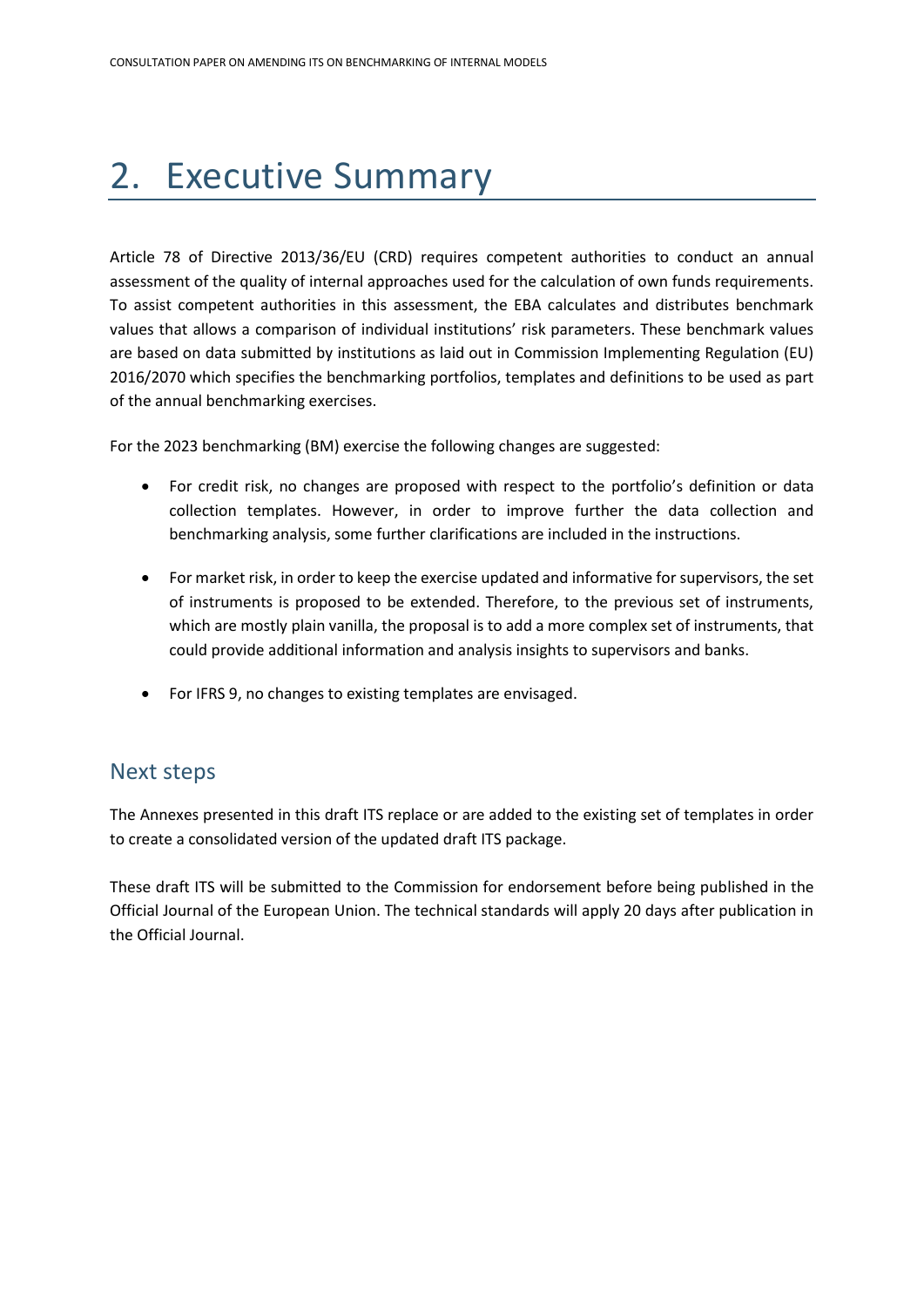# <span id="page-4-0"></span>3. Background and rationale

# 3.1 Credit risk benchmarking

- 1. The templates for the data collection for credit risk (CR) benchmarking (BM) are specified in Annexes I-IV of the ITS. Annex I specify the benchmarking portfolios via a set of characteristics and Annex II provides the relevant definitions for this. Annex III contains the actual parameters and metrics that institutions are to report for the portfolios defined in Annex I. Finally Annex IV provides the definitions and descriptions relevant for Annex III. The proposed review of the ITS for the 2023 exercise has been developed with the objective to ensure that the CR BM data collection is:
	- a. Fit for purpose
	- b. Adjusted to the nature of the information
	- c. Specific to the analysis proposed, and
	- d. Expected to be stable for a foreseeable time horizon.
- 2. Starting from these objectives EBA proposes to keep the CR BM portfolios and metrics stable and shifting the focus to improving the clarity of the instructions. In this regard clarification is proposed for the reporting of default rates where the underlying definition of default has changed. In addition, a potential review of the data collection of loss-rates is discussed - which will however rather be used for future reviews of the ITS.

# **3.1.1 Clarifications on the data collection in case of a change of the Definition of Default ('DoD')**

3. As part of EBAs roadmap on the review of the IRB approach<sup>1</sup>, the relevant regulation for the identification of credit defaults has been reviewed. The deadline for the institutions for implementing both of the resulting policies, i.e. *"the guidelines on the definition of default (DoD) and the RTS on the materiality threshold is aligned with all other regulatory products developed as part of the EBA's regulatory review of the IRB approach, i.e. they apply at the latest from 1 January 2021 with regard to the application of the definition of default in default identification processes and have to be implemented in all rating systems by the end of 2021 or, in specific cases, the end of*  2023. The final Guidelines on the application of the definition of default across the EU and the final *draft RTS on the materiality threshold for credit obligations past due were published in September 2016<sup>2</sup> ."*

<sup>&</sup>lt;sup>1</sup> [EBA publishes report on progress made on its roadmap to repair IRB models | European Banking Authority \(europa.eu\)](https://www.eba.europa.eu/eba-publishes-report-on-progress-made-on-its-roadmap-to-repair-irb-models)

 $^2$  In this regard, the EBA also published an opinion on the national discretion to use 180 days past due, which proposes that the continued application of the exemption should be disallowed. See https://eba.europa.eu/-/eba-advises-thecommissionto-disallow-the-application-of-the-180-day-past-due-exemption-for-material-exposures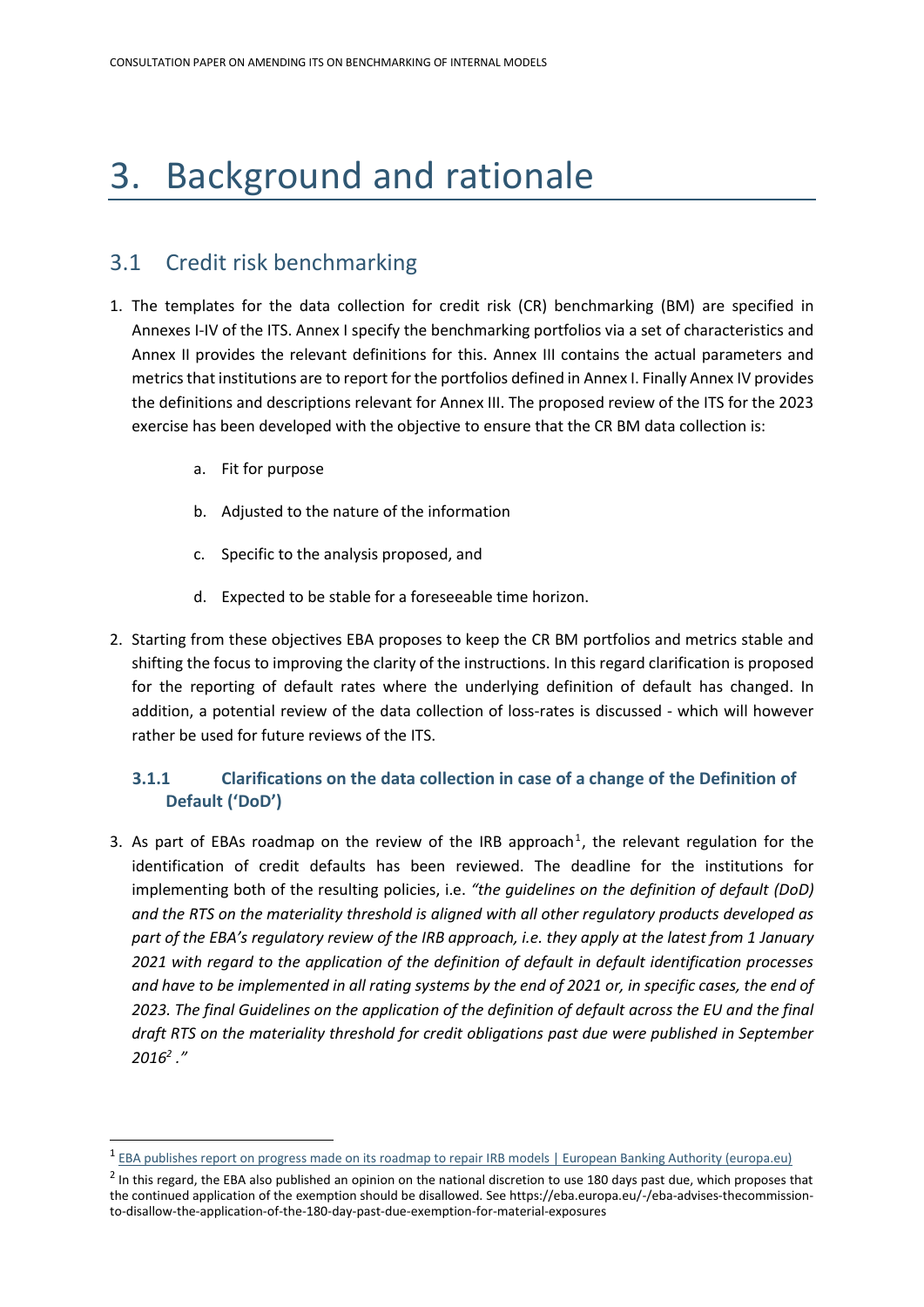- 4. With the implementation of a common definition of default in institutions, the following clarifications are set out:
	- a. Column c070 ("Default status") in template C 101 in Annex I is to be reported in line with the implemented DoD as of the reporting reference date.
	- b. In templates C 102 and C 103 of Annex I, exposures shall be assigned to Portfolio-IDs based on their default status in line with the implemented DoD as of the reporting reference date.
	- c. For columns 0200 (Default rate past 5 years) and 0220 (loss-rate past 5 years) of template C103 in Annex III the institutions should reflect in the averages the defaults of a respective year with respect to the DoD that was in place in that year, i.e., defaults and default dates must be recorded under the DoD applicable at the time of the event. There is no expectation that banks report in these columns averages which relate to annual rates based on a newly (i.e., after the relevant reference date) implemented DoD for each year considered. Hence no backwards simulation of the new definition of default is expected.
	- d. However, if for these columns 0200 and 0220 institutions are able to report average default and loss-rates with respect to a consistent new DoD then the template allows this to be done on a voluntary basis. To allow to disentangle the potential difference in the reference of the relevant DoD among institutions, EBA will collect this information via a separate questionnaire.
	- e. Similarly, for columns c0160 of C 102 and C 103, one-off credit risk adjustments in connection with the implementation of the new DoD should be reported as recorded in the bank's data base. Backward simulations should not be applied.
	- f. Finally, columns c050 c090 of template C 105.01 should be reported reflecting the implemented and approved rating systems at the reference date.

**Question 1 for consultation**: For the purpose of reporting the above-mentioned fields, would you make use of the possibility to report the default and loss rate in template C 103 of Annex III with respect to a consistent but back-simulated definition of default or would you report these fields with respect to the definition of default that was in production at the time of the event? Please shortly explain the underlying reasons and your motivation.

## **3.1.2 Benchmarking of LGD**

5. EBA has in addition to this started a discussion on a potential review of the currently used definition of loss-rate in template C 103 of Annex III. Due to the complexity of specifying a data collection related to historical losses, there is **no concrete proposal for the ITS 2023**. EBA rather seeks industry views on a number of issues and proposals that have been discussed in this regard. However, the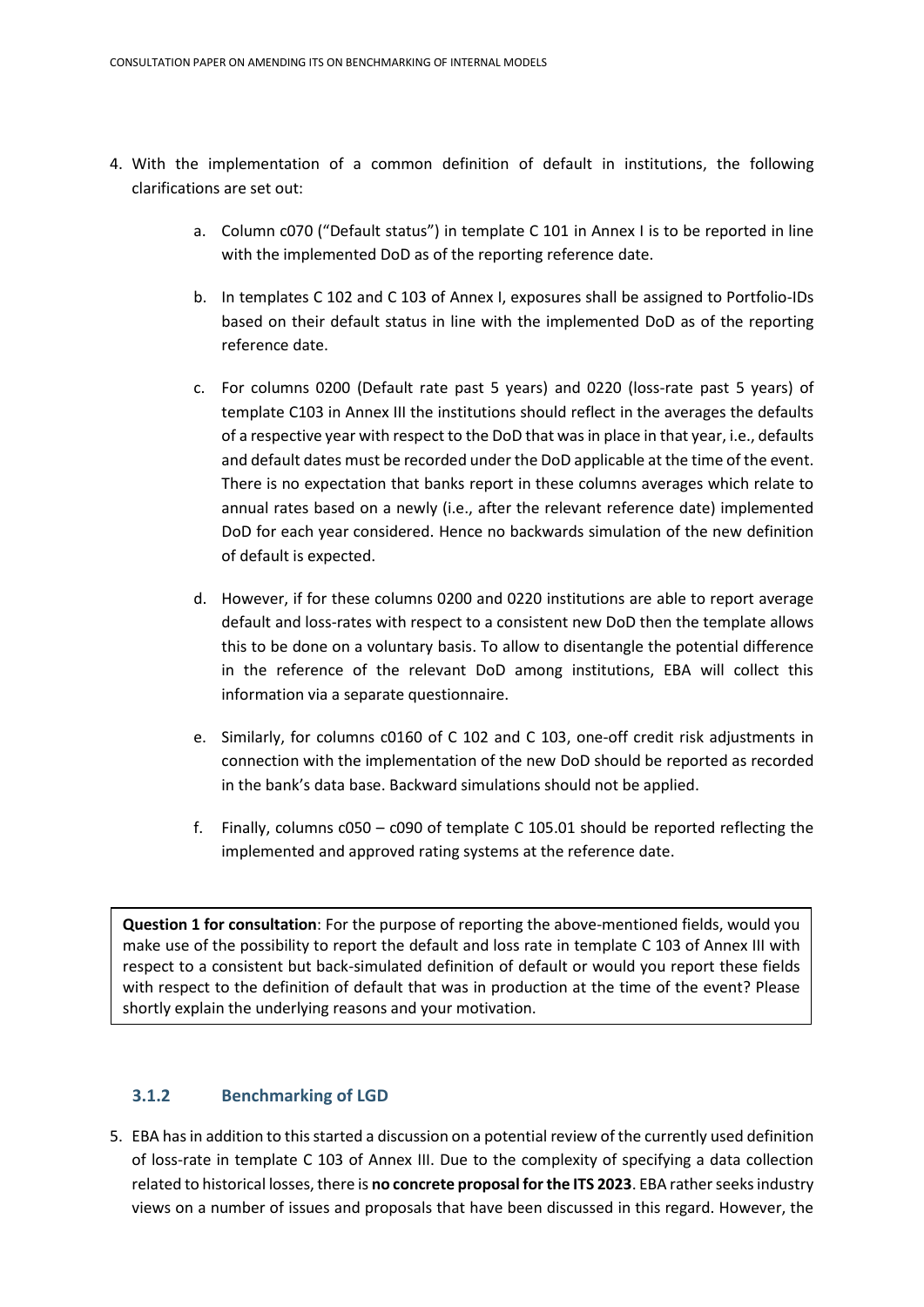input on this aspect may feed into a review of the ITS 2024. The feasibility of such changes will therefore need to be explored further, before any changes are introduced, but preliminary views on how to ensure the reporting of robust and representative loss-rates are welcome.

- 6. Both the breakdown of institutions IRB portfolios into more homogeneous benchmarking subportfolios and the use of the ratio of loss-rate over LGD as a benchmarking metric aim at ruling out business related differences over modelling choices when benchmarking LGD estimates. A direct comparison of LGD-estimates (instead of the before-mentioned ratio) would rather reflect differences in the business (i.e., different markets, different collection procedures, different collateralization etc.) than differences in the quality of the IRB approaches. Therefore, the current benchmarking for high default portfolios ('HDP') portfolios assesses the quality of the model by benchmarking the ratio between the average loss-rate and the average estimated LGD parameter per benchmarking portfolio. This methodology aims to limit the impact of business-related variability.
- 7. There are at least 3 reasons to consider a review of the current loss-rate definition:
	- a. ("Potentially insufficient normalisation capacity): Institutions may be assessed as outliers in the comparison of the ratio between the average loss-rate and the average estimated LGD parameter for a benchmarking portfolio due to the discrepancy in definition between the currently used loss-rate and the average LGD estimates. Specifically, the average LGD for the non-defaulted portfolios is based on all nondefaulted exposures as of the reference date whereas the currently used loss-rate (for the same portfolio) is defined only with respect to exposures which defaulted within the year before the reference date.
	- b. ("Potential back-testing capacity") The loss-rate could potentially (if defined in relation to the required calibration target for LGD estimation) serve as well to analyse how well the estimates forecast the later realised economic loss (back-testing).
	- c. ("Overlap with IFRS9 BM") EBA has recently started to benchmark in addition accounting models. As the currently used loss-rate provides the ratio between the sum of write-offs and provisions to the outstanding exposure at default for cases that defaulted in the year preceding the reference date, this metric seems to be better suited for the assessment of accounting models than for IRB models.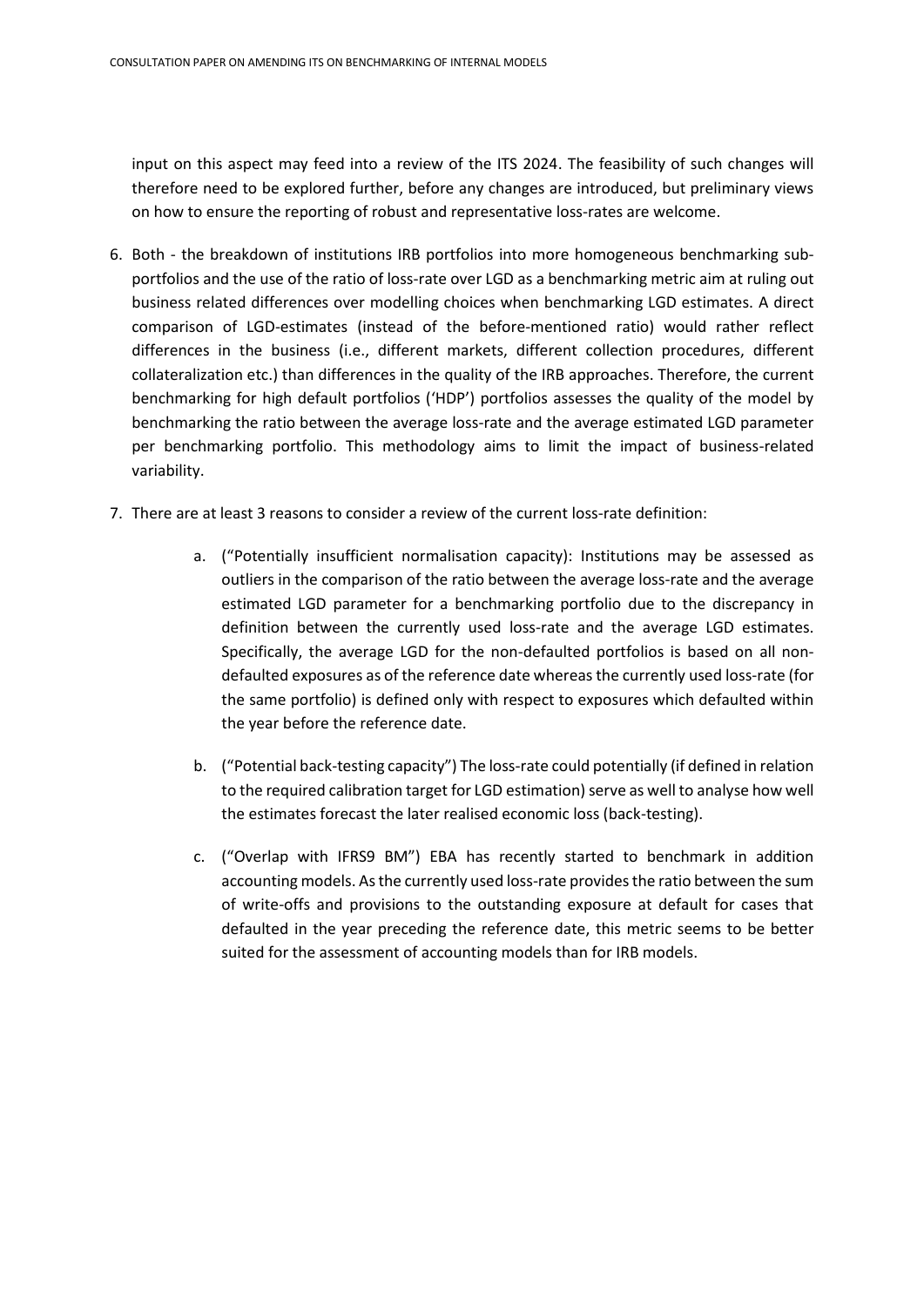8. EBA is mindful that any data collection related to realised LGD might touch upon historic data (i.e., contracts and according information which is not available in the current operational systems anymore) and thus potentially create overproportionate operational burden. Any potential future solution will therefore need to take this into account.

**Question 2 for consultation:** To evaluate the complexity as well as the costs and benefits of a change in the definition of loss-rate in the context of the CR BM data collection the EBA seeks views on enhancing the CR BM exercise with respect to its ability to reveal significant underestimation of LGD on portfolios with comparable characteristics.

Industry views are welcome as regards the following questions:

- a) Please comment on the expected operational burden if a reporting of realised losses/realised LGDs with respect to closed cases would be required (e.g., either by benchmarking portfolio as specified in c103 of Annex 1 or by LGD model as specified in C105 of Annex III).
- b) Which alternative metrics could be used for the benchmarking of LGD estimates?

Responses to this question will not have a direct impact on the 2023 ITS. The input will therefore only be used as input for future reviews of the ITS.

**Question 3 for consultation:** In addition to the above discussed issues related to the reporting of a specific information, the EBA welcomes general comments where the clarity of the instructions could be improved.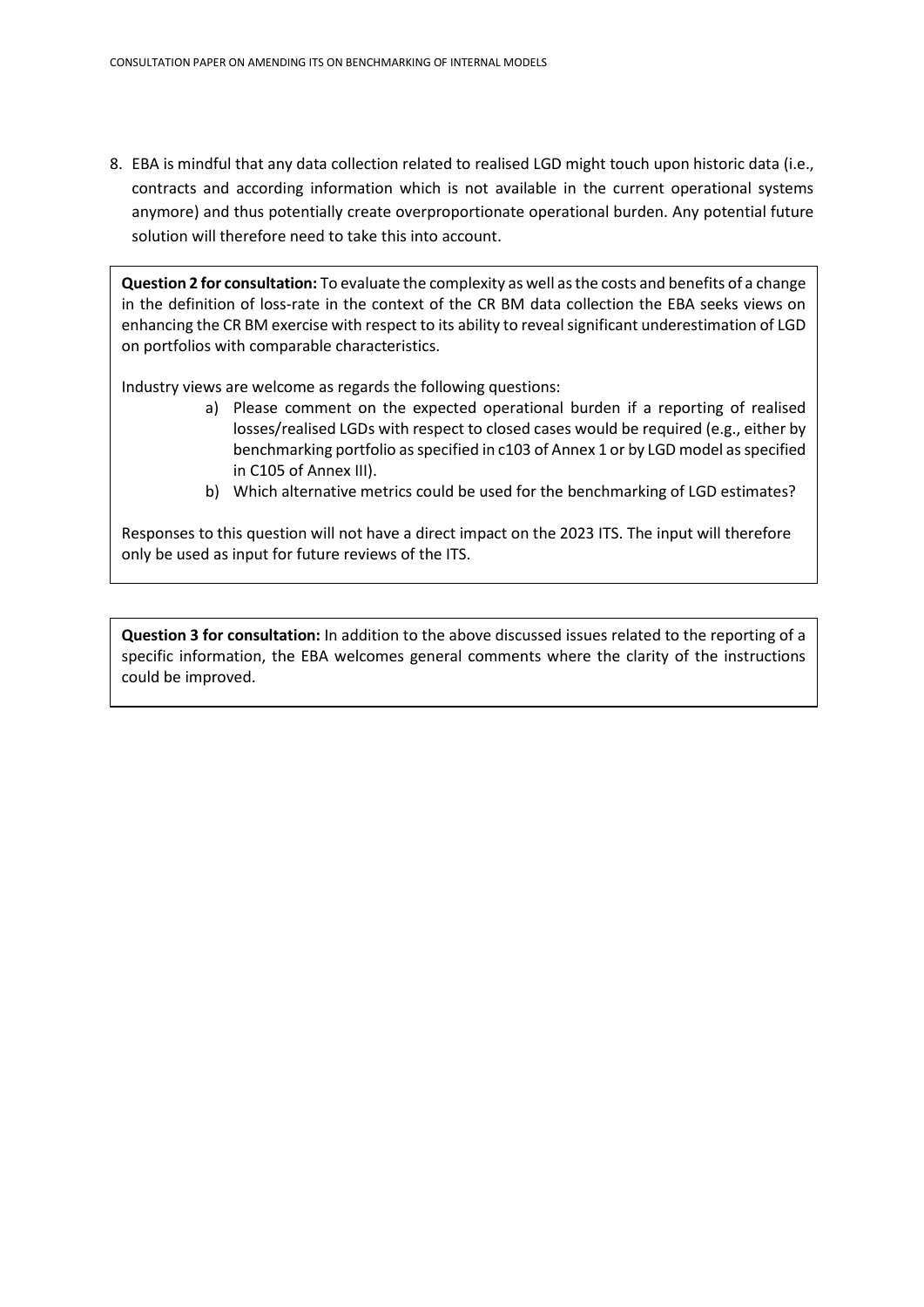# 3.2 Market risk

9. This year's update to the market risk benchmarking exercise extends the existing set of instruments and portfolios. This step is considered a natural upgrade of the exercise, as there has been stability in the composition of instruments and portfolios since 2019 exercise. This extension of the exercise ensures that the exercise is kept informative and to provide new insights for the supervisors and banks.

# **3.2.1 Change in reference numbering for instruments**

- 10.The proposed changes in the CP 2023 introduce additional instruments to all asset classes in the exercise (EQ, IR, Fx, CmD, CS and CTP). Since the proposal focuses on the new instruments (and new portfolios), there will be no fundamental change to the previous structure of the templates, i.e. only minor updates to Annex 6 (MR Template Instruction) and no update to Annex 7 (MR template). The main changes therefore solely relate to Annex 5, where new instruments are included.
- 11.In addition, there is a renumbering of the instruments. In the previous exercise, the instruments were identified by sequential numbers (e.g. 1 to 81) irrespectively of the asset class. This numbering implied that any addition or deletion of an instrument in the past led to a subsequent renumbering of the instruments. Hence identification numbers and associated risk classes of previously existing instruments also changed. Such changes led to confusion and possible mistakes in submissions.
- 12.To rectify this issue, this year's proposal introduces a new numbering, such that the instruments so that the numbers reset for any assets class. Hopefully, this change will help in the future in case the EBA wants to amend/improve the composition of the instruments of a specific asset class, it could do so without changing the reference of the others. The EQ asset class will be identified by the number 100, and the IR will be 200, Fx will be 300, Cmd will be 400, CS will be 500, and CTP will 600. The description of the instruments remains unchanged for the old instruments. This stability will help keep continuity in the exercise and avoid interpretation mistakes, providing a stable core of information to EBA on the market model benchmarking. The table below will support the visualisation of the changes in the numbering of the portfolio.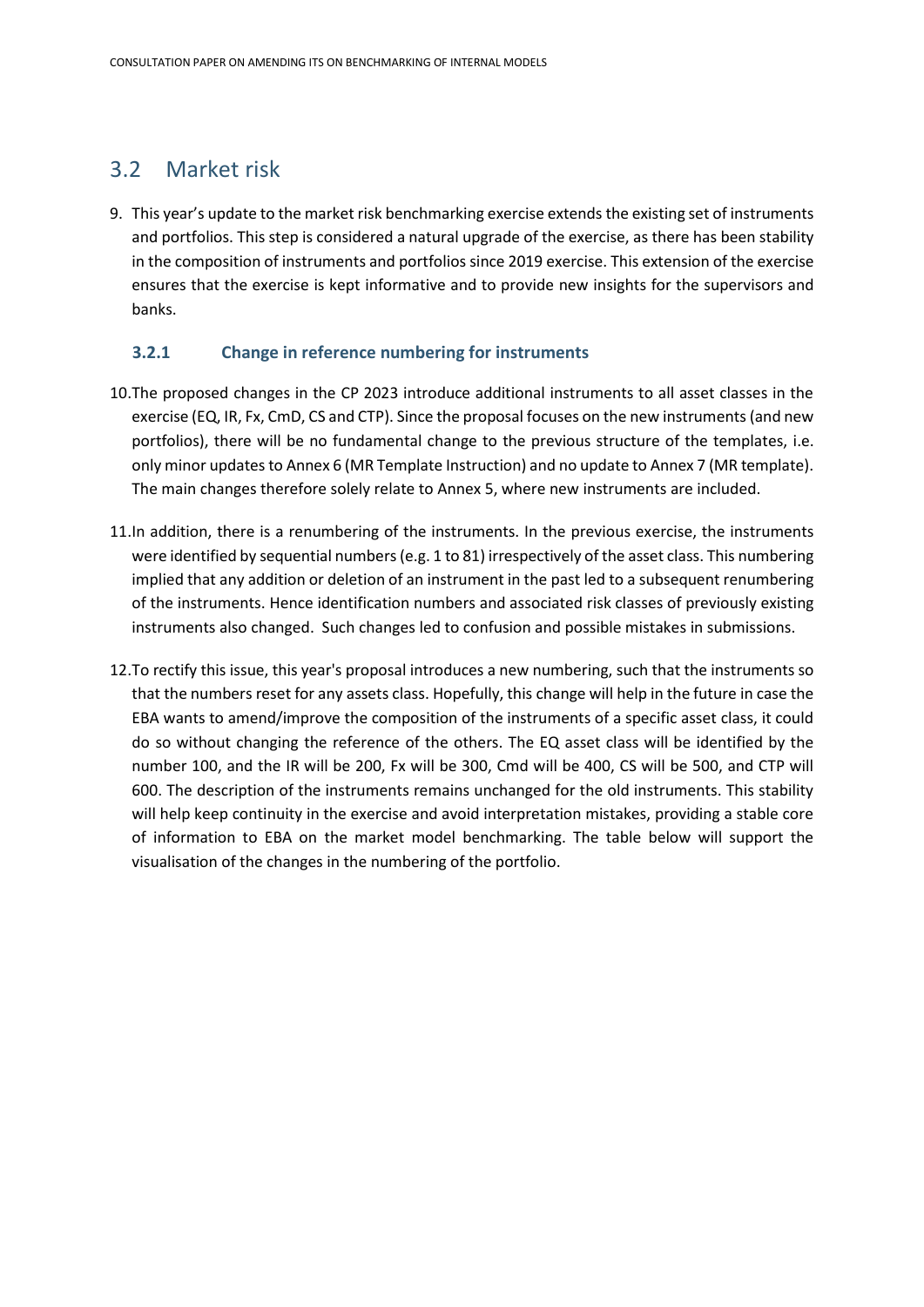| Instruments - Assets classes |                               |  |  |             |                      |     |  |  |
|------------------------------|-------------------------------|--|--|-------------|----------------------|-----|--|--|
|                              | EQ.                           |  |  | IR.         |                      |     |  |  |
| <b>ITS 2022</b>              | $1 - 18$                      |  |  | $19 - 38$   |                      |     |  |  |
|                              | ITS 2023 101 - 118 119 - 124* |  |  |             | 201 - 220 221 - 224* |     |  |  |
|                              | <b>Fx</b>                     |  |  | Cmd         |                      |     |  |  |
| <b>ITS 2022</b>              | $39 - 47$                     |  |  | $48 - 51$   |                      |     |  |  |
|                              | ITS 2023 301 - 309 310 - 311* |  |  | $401 - 404$ | 405*                 |     |  |  |
|                              | CS                            |  |  | <b>CTP</b>  |                      |     |  |  |
| <b>ITS 2022</b>              | $52 - 79$                     |  |  | 80          |                      | 81  |  |  |
|                              | ITS 2023 501 - 528 529 - 534* |  |  |             | $601 - 610*$         | 611 |  |  |

\*added instruments (Industry input)

## **3.2.2 New Instruments**

- 13.From the table above, it should be clear that there are a substantial number of new instruments in the exercise. To be specific: six new EQ instruments, four new IR instruments, four new Fx instruments, one new Cmd instruments, six new CS instruments, and ten new CTP instruments. For a total of 31 new instruments are added to the exercise.
- 14.The expansion of the instruments in the exercise is needed to increase the scope of the observation provided to competent authorities on the performance of the market risk model.
- 15.Also, this increases the significance and representativeness of the instruments in the exercise, which have been criticised in the past to be too simple to represent an accurate composition of the assets in the banks' trading books.
- 16.It should be noticed, that EBA has also been in contact with the ISDA industry group, which is conducting a benchmarking exercise<sup>3</sup> alongside EBA's exercise, which was based initially on the EBA set of instruments. The ISDA benchmarking exercise evolved with time, from the Market Risk standardised method to SACCR and CVA, and so it evolved in the instruments' composition of the exercise. Therefore, in order to increase the variety of the instruments, the EBA decided to adapt the new instruments to some of the instruments already applied by the industry.

<sup>33</sup> <https://www.isda.org/2020/06/17/isda-sa-benchmarking/>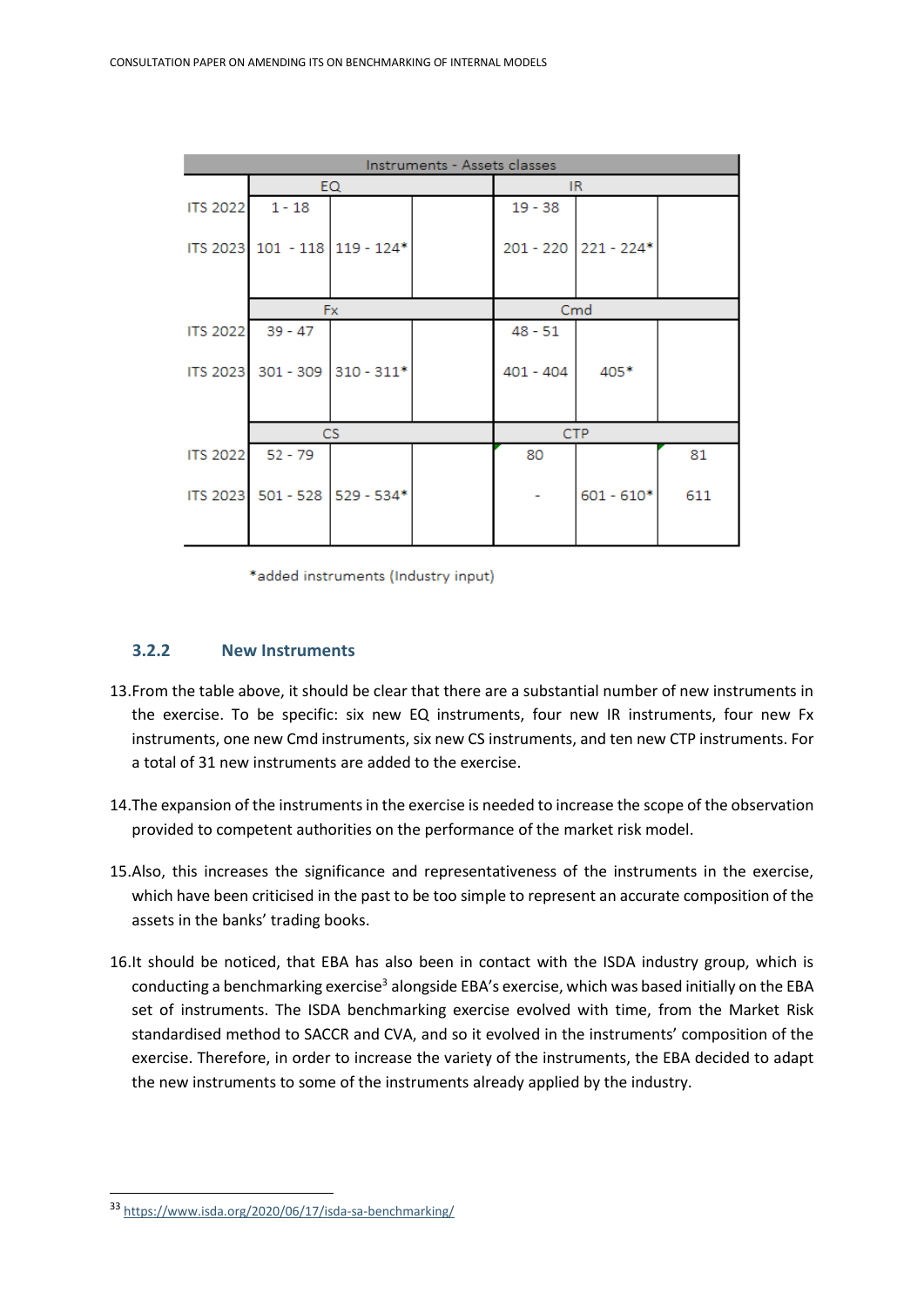- 17.By adapting existing portfolios, this should facilitate the introduction of new instruments, as institutions will already be familiar with these instruments. Moreover, these instruments have already shown at least some degree of consensus on their significance among banks.
- 18. It is however clear that not all of the instruments can be directly replicated, as there is an EU-focus in the EBA exercise, which should prevail when choosing specific instruments. Therefore, where needed, these industry instruments were updated while keeping the substantial structure of the instruments, but adapting it to the EU market (e.g., the underlying index or issuer were substituted with a European equivalent where needed).
- 19.In this regard, as it can be seen in Annex 5, sections 2 and 5 for the details, the following instruments are new with respect to the previous exercise.

### a. Equity instruments

20.Instrument 119 - Long Call on Euro Stoxx 50; Instrument 120 - Long Call on Euro Stoxx 600; Instrument 121 - Long Call on VIX; Instrument 122 - Long Capped Index Variance Swap; Instrument 123 - Long Total Return Swap and Instrument 124 - Short position in EU equity.

#### b. Interest Rate instruments

21.Instrument 221 – 10 YS IR Swap on ESTER; Instrument 222 – Inflation link bond; Instrument 223 – 5-year Zero Coupon Inflation swap; Instrument 224 – Two-year EUR swaption (OTM) on 5-year interest rate swap.

#### c. FX instruments

22. Instrument 310 - 6-month EUR/DKK forward contract; and Instrument 311 - 6-month EUR/BRL Non deliverable forward contract.

### Commodities instruments

23.Instrument 405 – Long Call on gold.

#### CS instruments

24.Instrument 528 – Long CDS on iTraxx Europe; Instrument 529 – Short Put on iTraxx Europe; Instruments 530 - 534 – Long positions on callable bonds with different maturities.

#### CTP instruments

25.Instrument 601 - 610 – A series of positions on iTraxx Europe and CDS on iTraxx Europe.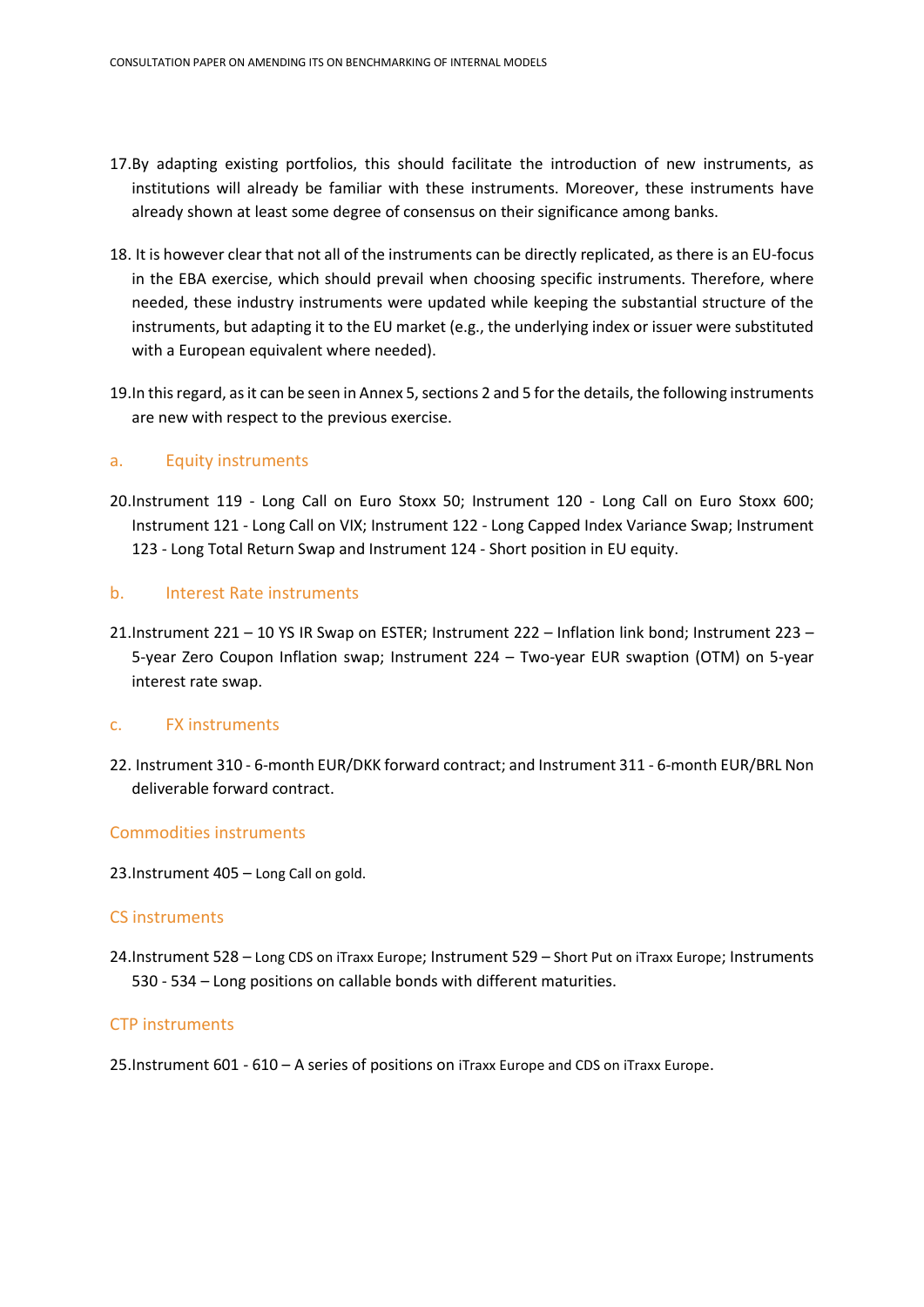### **3.2.3 New portfolios, with updated numbering and Annex 6 amendment**

- 26.As noted in the previous sections, a series of instruments were added to all assets classes. Moreover, the numbering of the old (i.e., same as the previous exercise) instruments were updated. Consequently, the references of instruments in the portfolios had to be updated.
- 27.The reference number of the portfolios is also updated, following the same logic of the instruments. The numbering of the individual and aggregated portfolios is now defined in "thousands" and restarts from 1 for each assets class (i.e., the first portfolio of Equity instruments is 1001, the first portfolio of IR instruments is 2001 etc.).
- 28.Also, new portfolios had to be added to reflect the new instruments, as described in the previous section. Moreover, a few portfolios were added to reflect some hedging strategies as suggested in the EBA 2014  $CP<sup>4</sup>$ .
- 29.The new individual portfolios' reference numbers compared to the old ones (ITS 2022) are reported in the table below.
- 30.Finally, In Annex 6, in the section "C 108.00 Profit & Loss Time Series" of Annex VI, in the second table, in the first row of the fourth column (Instructions), the date *'28 January 2022'* is replaced by the more general provision *'the RM (and final SBM) final reference date, Annex 5, Section 1 letter (b)(v) of this Implementing Regulation'*. In a nutshell, every year, banks with historical simulation models are required to provide a series of one-year P&L, to allow EBA to generate a VaR and ES comparable with the data submitted by the banks. Since this date merely roll-over from one year to another with respect to the remittance dates of the Risk measure of the exercise, it simplifies the ITS amendment process to just put the reference to the date specified in Annex 5.

| Portfolios - Assets classes |               |               |                            |                 |               |                |                            |  |  |
|-----------------------------|---------------|---------------|----------------------------|-----------------|---------------|----------------|----------------------------|--|--|
|                             | EQ.           |               |                            |                 | IR.           |                |                            |  |  |
| <b>ITS 2022</b>             | $1 - 10$      |               |                            |                 | $11 - 27$     |                |                            |  |  |
| <b>ITS 2023</b>             | $1001 - 1010$ |               | 1011 - 1013* 1014 - 1018** |                 | $2001 - 2017$ |                | 2018 - 2019* 2020 - 2024** |  |  |
|                             |               |               |                            |                 |               |                |                            |  |  |
|                             | <b>Fx</b>     |               |                            |                 | Cmd           |                |                            |  |  |
| <b>ITS 2022</b>             | $28 - 32$     |               |                            |                 | $33 - 35$     |                |                            |  |  |
| <b>ITS 2023</b>             | $3001 - 3005$ | 3006 - 3007** |                            |                 | $4001 - 4003$ | 4004**         |                            |  |  |
|                             | CS.           |               |                            |                 |               | <b>CTP</b>     |                            |  |  |
| <b>ITS 2022</b>             | $36 - 53$     |               | $37 - 59$                  |                 | 54            |                | $55 - 56$                  |  |  |
| <b>ITS 2023</b>             | $5001 - 5018$ | 5019*         | $5020 - 5022$              | $5023 - 5027**$ |               | 6001 - 6005 ** | $6006 - 6007$              |  |  |

\*added instruments (EBA 2014 CP input)

\*added instruments (Industry input)

<sup>4</sup> Annex VII.a - [EBA Market benchmark portfolios.pdf \(europa.eu\)](https://www.eba.europa.eu/sites/default/documents/files/documents/10180/711669/cb7b68bf-acd8-4388-a312-bcdc7fdce0b4/Annex%20VII.a%20-%20EBA%20Market%20benchmark%20portfolios.pdf?retry=1)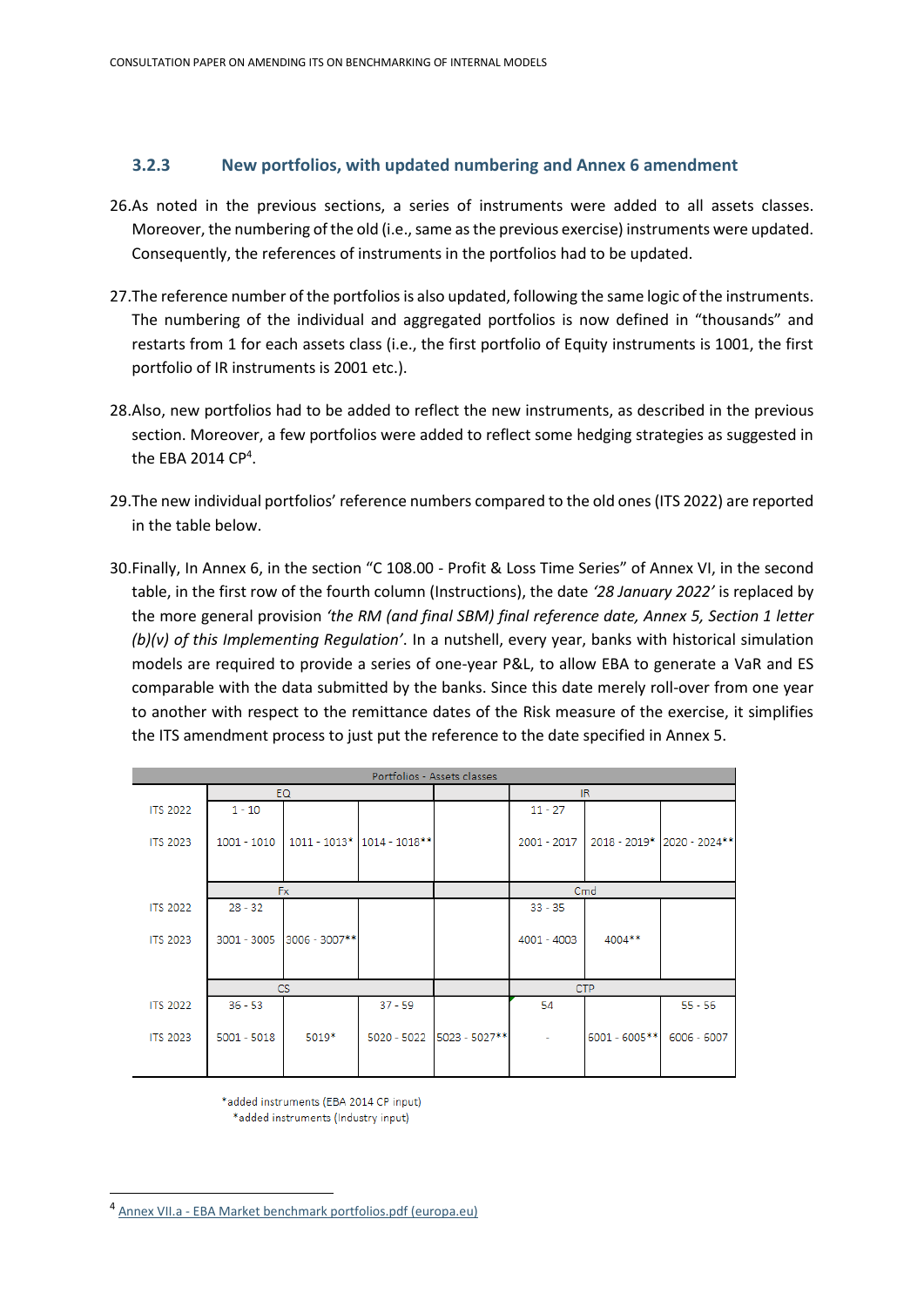#### **Questions 4-6 for consultation:**

**Question 4:** Do you agree with the new instruments added, according to section 3.3.2? Please provide any issues specified by instruments and provide an actual suggestion of potentially missing information in the instruments' descriptions (as provided in Sections 2 and 5 of the Annex 5 of these ITS).

**Question 5:** Do you agree with the new portfolios added, according section 3.3.3? Please provide any issues specified by portfolio and provide an actual suggestion to clarify the potentially misspecification in the portfolios' composition (as provided in Sections 3 and 4 of the Annex 5 of these ITS).

**Question 6:** Do you agree with the current wording provided in the Instruction of Annex 5, Section 1 in the letter (aa)? Please provide any suggestion that would be required, in your opinion, to update the instruction.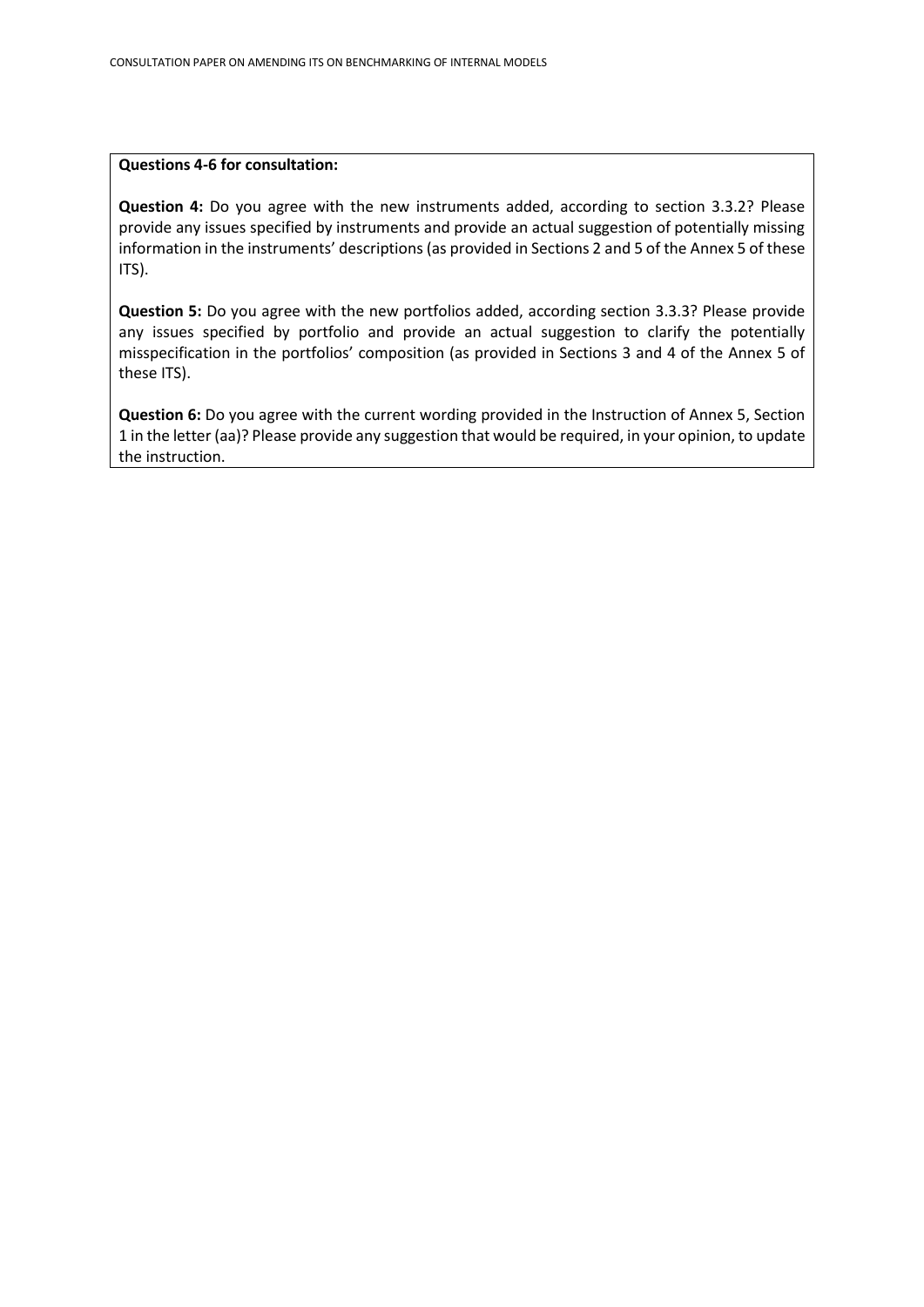

# <span id="page-13-0"></span>4. Draft implementing standards

EBA/GL-REC/20XX/XX

**DD Month YYYY** 

Draft implementing technical standards amending Commission Implementing Regulation (EU) 2016/2070

# on benchmarking of internal models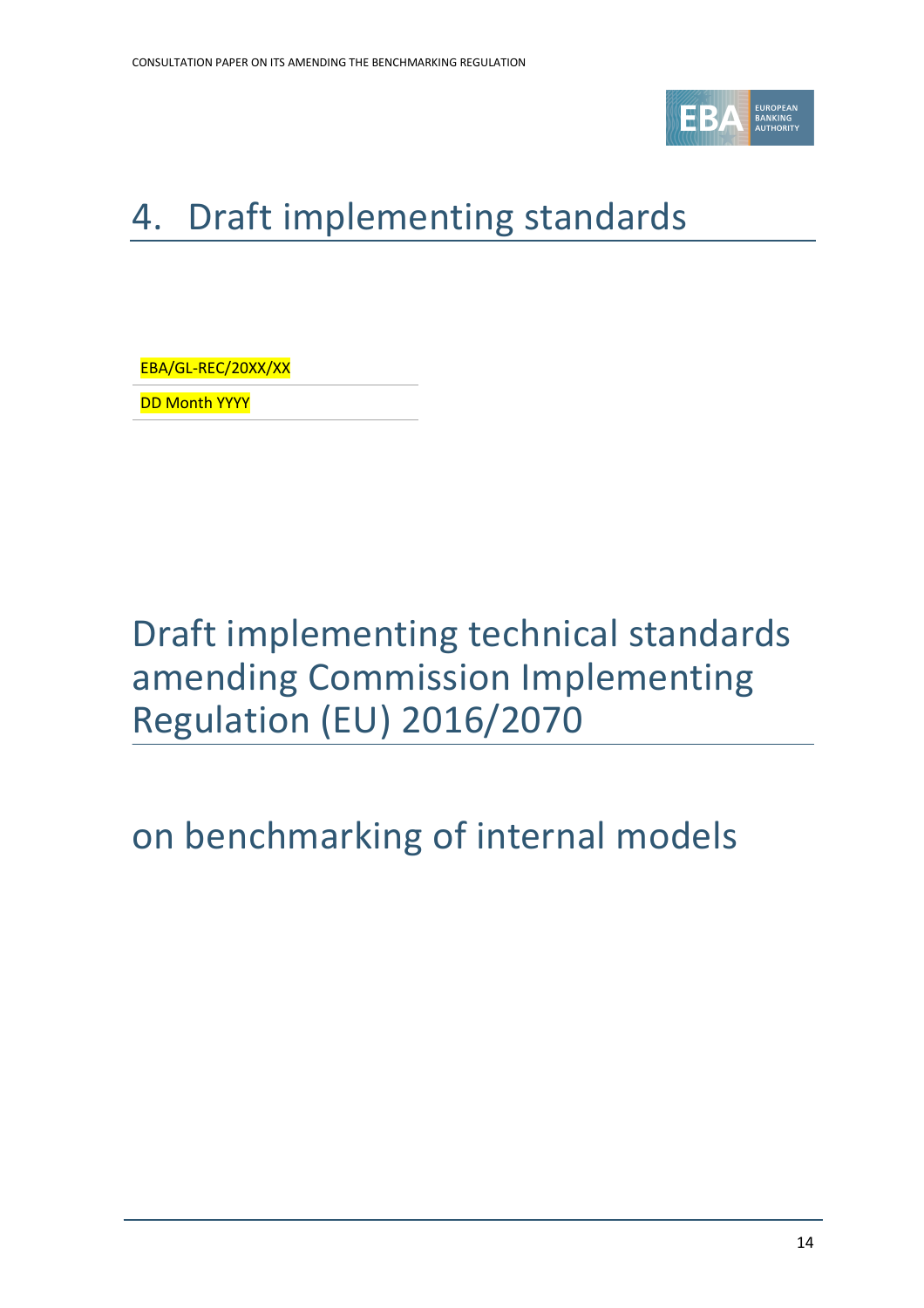

# **COMMISSION IMPLEMENTING REGULATION (EU) No …/... of [date]**

# **amending Implementing Regulation (EU) 2016/2070 as regards benchmark portfolios, reporting templates and reporting instructions to be applied in the Union for the reporting referred to in Article 78(2) of Directive 2013/36/EU of the European Parliament and of the Council**

## THE EUROPEAN COMMISSION,

Having regard to the Treaty on the Functioning of the European Union,

Having regard to Directive 2013/36/EU of the European Parliament and of the Council of 26 June 2013 on access to the activity of credit institutions and the prudential supervision of credit institutions, amending Directive 2002/87/EC and repealing Directives 2006/48/EC and 2006/49/EC<sup>1</sup> , and in particular Article 78(8) the third subparagraph thereof,

Whereas:

- (1) Commission Implementing Regulation (EU) 2016/207<sup>2</sup> specifies the reporting requirements for institutions to enable the European Banking Authority ('EBA') and competent authorities to monitor the range of risk weighted exposure amounts or own funds requirements for the exposures or transactions in the benchmark portfolio resulting from the internal approaches of those institutions and to assess those approaches as required by Article 78(3) of Directive 2013/36/EU.
- (2) Considering that, pursuant to Article 78(1) of Directive 2013/36/EU, the benchmarking exercise is of at least annual duration and that the focus of the competent authorities' assessments and of EBA's reports has changed over time, in order to identify areas where further regulatory guidance is needed exposures or positions that are included in the benchmark portfolios, and therefore also reporting requirements, need to be adapted accordingly. It is therefore appropriate to amend Annexes IV, V and VI to Implementing Regulation (EU) 2016/2070.
- (3) Implementing Regulation (EU) 2016/2070 should be amended accordingly.
- (4) This Regulation is based on the draft implementing technical standards submitted to the Commission by the EBA.
- (5) EBA has conducted open public consultations on the draft implementing technical standards on which this Regulation is based, analysed the potential related costs and benefits and

 $1$  OJ L 176, 27.6.2013, p. 338-436.

<sup>&</sup>lt;sup>2</sup> Commission Implementing Regulation (EU) 2016/2070 of 14 September 2016 laying down implementing technical standards for templates, definitions and IT-solutions to be used by institutions when reporting to the European Banking Authority and to competent authorities in accordance with Article 78(2) of Directive 2013/36/EU of the European Parliament and of the Council (OJ L 328, 2.12.2016, p.1).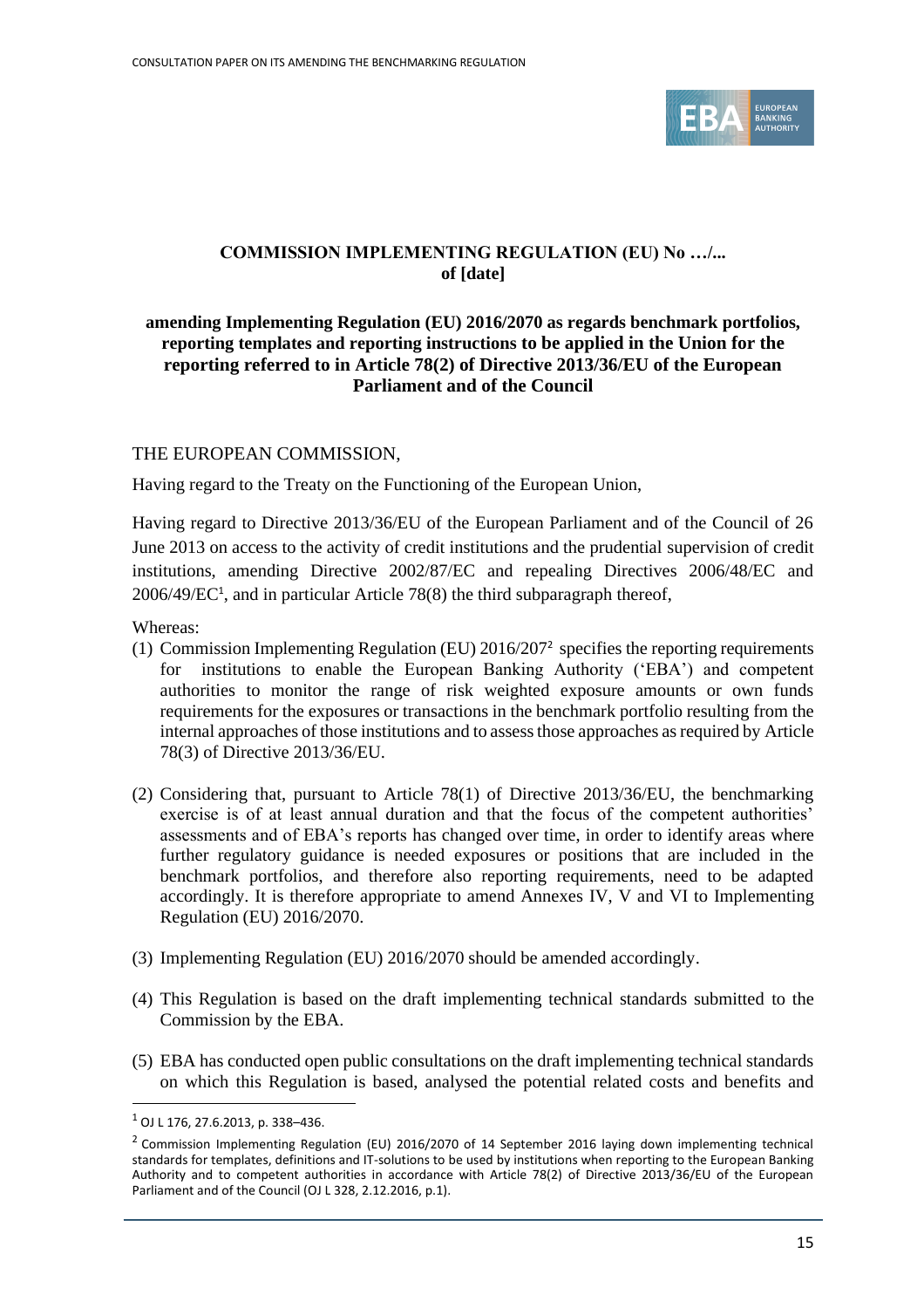

requested the advice of the Banking Stakeholder Group established in accordance with Article 37 of Regulation (EU) No 1093/2010 of the European Parliament and of the Council<sup>3</sup>.

# HAS ADOPTED THIS REGULATION:

*Article 1*

Implementing Regulation (EU) 2016/2070 is amended as follows:

(1) Annex IV is replaced by the text in Annex IV to this Regulation;

(2) Annex V is replaced by the text in Annex V to this Regulation;

(3) Annex VI is replaced by the text in Annex VI to this Regulation.

# *Article 2*

This Regulation shall enter into force on the twentieth day following that of its publication in the *Official Journal of the European Union.* 

This Regulation shall be binding in its entirety and directly applicable in all Member States. Done at Brussels,

> *For the Commission The President*

*On behalf of the President*

*[Position]*

# **ANNEX**

Annex IV (Credit Risk Benchmarking) Annex V (Market Risk Benchmarking) Annex VI (Market Risk Benchmarking)

<sup>&</sup>lt;sup>3</sup> Regulation (EU) No 1093/2010 of the European Parliament and of the Council of 24 November 2010 establishing a European Supervisory Authority (European Banking Authority), amending Decision No 716/2009/EC and repealing Commission Decision 2009/78/EC (OJ L 331, 15.12.2010, p. 12).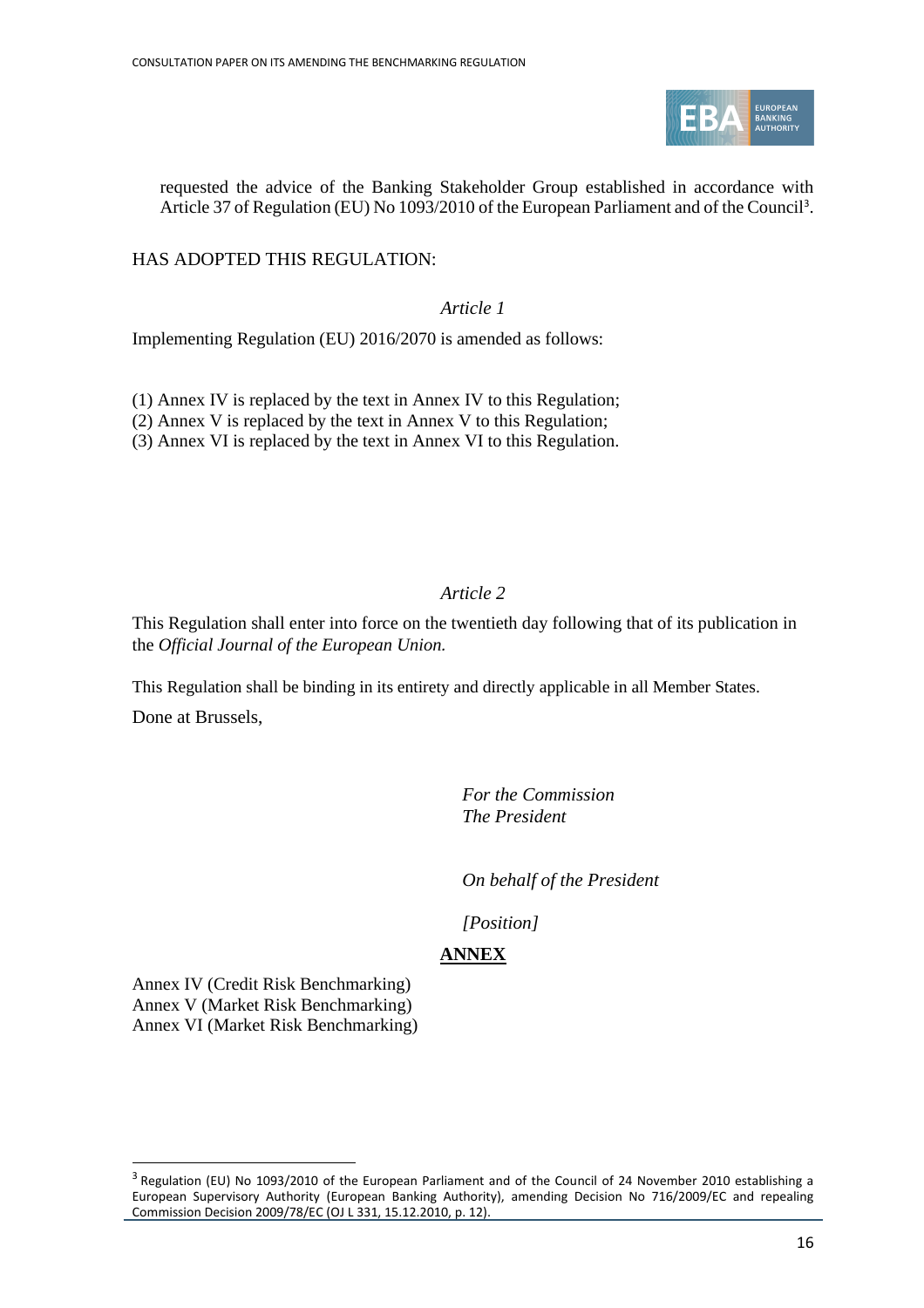

# <span id="page-16-0"></span>5. Accompanying documents

# <span id="page-16-1"></span>5.1 Draft cost-benefit analysis for changes related to credit and market risk benchmarking

Article 78 of Directive 2013/36/EU (CRD IV) requires competent authorities to conduct an annual assessment of the quality of internal model approaches, used for the calculation of own funds requirements, and requires the EBA to produce a report to assist them in this assessment. The report of the EBA relies on data submitted by institutions in accordance with EU Regulation 2016/2070, which specifies the benchmarking portfolios, templates, definitions and IT solutions to be used by the institutions as part of the annual benchmarking exercise, when using internal model approaches for market and credit risk.

The current draft ITS aim to update the previous ITS for the benchmarking data collection with the purpose of improving the exercises and adapting to the relevant policy changes which will be applicable by end 2022 and thus relevant for the 2023 exercise.

With regard to the EBAs market risk benchmarking data collection, the purpose is to extend the set of instruments to keep the exercise relevant and informative for banks and supervisors joining the exercise.

With regard to the credit risk and IFRS9 benchmarking data collection no new portfolios or metrics have been introduced. Therefore, no in-depth impact assessment is considered relevant.

As per Article 15(1) of the EBA regulation (Regulation (EU) No 1093/2010 of the European Parliament and of the Council), any ITS developed by the EBA shall be accompanied by an Impact Assessment (IA) annex which analyses 'the potential related costs and benefits' before submitting to the European Commission. Such annex shall provide the reader with an overview of the findings as regards the problem identification, the options identified to remove the problem and their potential impacts.

For the purposes of the IA section of the Consultation Paper, the EBA prepared the IA with costbenefit analysis of the policy options included in the regulatory technical standards described in this Consultation Paper. Given the nature of the study, the IA is mainly high-level and qualitative in nature including quantitative analysis when possible.

# A. Problem identification

With regards to the market risk benchmarking data collection, the previous ITS for benchmarking data collection has remained substantially stable, in terms of set of instruments in scope of the exercise, since the change in the instruments/portfolios definition for the 2019 exercise.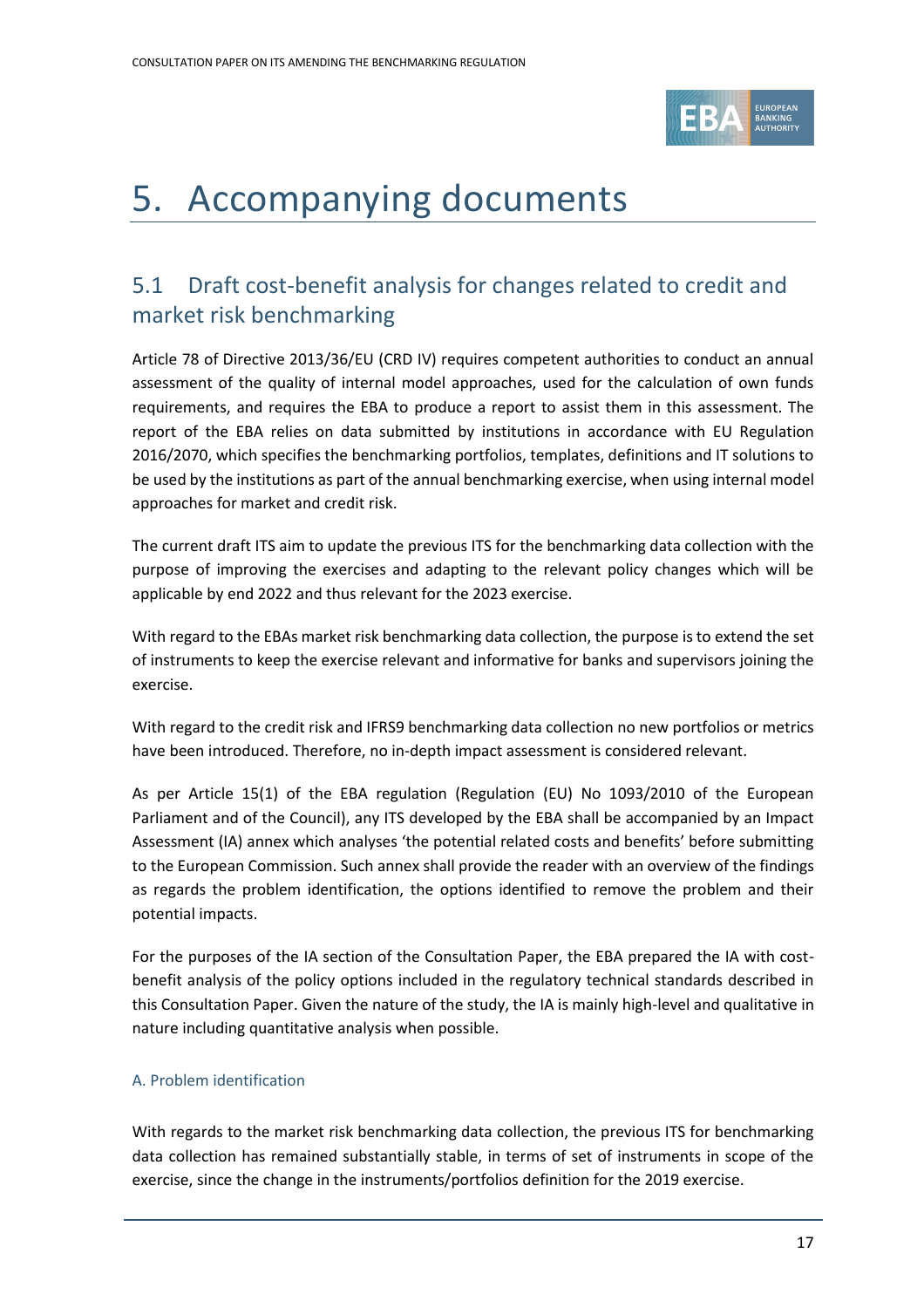

### B. Policy objectives

The general objective of the current ITS is to update the previous ITS for benchmarking data collection.

The main objective of the implementation of the current draft Benchmarking ITS is the The specific objective for market risk is to extend the set of instruments and portfolios to be benchmarked, to keep them relevant and informative for banks and supervisors participating to the exercise, without changing the framework of the data collection.

harmonisation of the current reporting framework rules amongst EU institutions. This would foster the strategic objective is to create a supervisory and reporting environment to ensure that institutions apply consistent modelling and valuation techniques. The following sections examine the options that could create such an environment, as well as the net impact that the implementation of such solutions implies.

### C. Baseline scenario

For the market risk part of the exercise, for most EU institutions, the current status of reporting the results of modelling and valuations implies the usual potential operational costs and miscalculations, which lead to over- or under- valuation of the reported values for the purposes of the benchmarking exercises. Since the extent and magnitude of over- or under-valuations cannot be identified, the impact assessment focuses on the assessment of the net impact on the institutions' operations.

### D. Options considered

When developing the draft ITS, the EBA considered the following options:

### **Option 1: "do-nothing"**

This option implies that credit institutions continue reporting data for the benchmarking exercise:

- Using just the same hypothetical portfolios as defined for the exercises up to date.
- Using the current guidance, templates and portfolios for the credit risk exercise.

For the market risk part of the exercise, the continuation of application of just the previous set of instruments, assumes that credit institutions and the EBA have the usual operational cost assigned to providing clarifications and ensuring the consistent submission of data.

The 'do nothing' option would imply leaving the Implementing Regulation on market risk benchmarking unchanged, Annex V, would result in obtaining almost the same results of the previous exercise, with a loss of relevance and significance for banks and competent authorities in the data collection.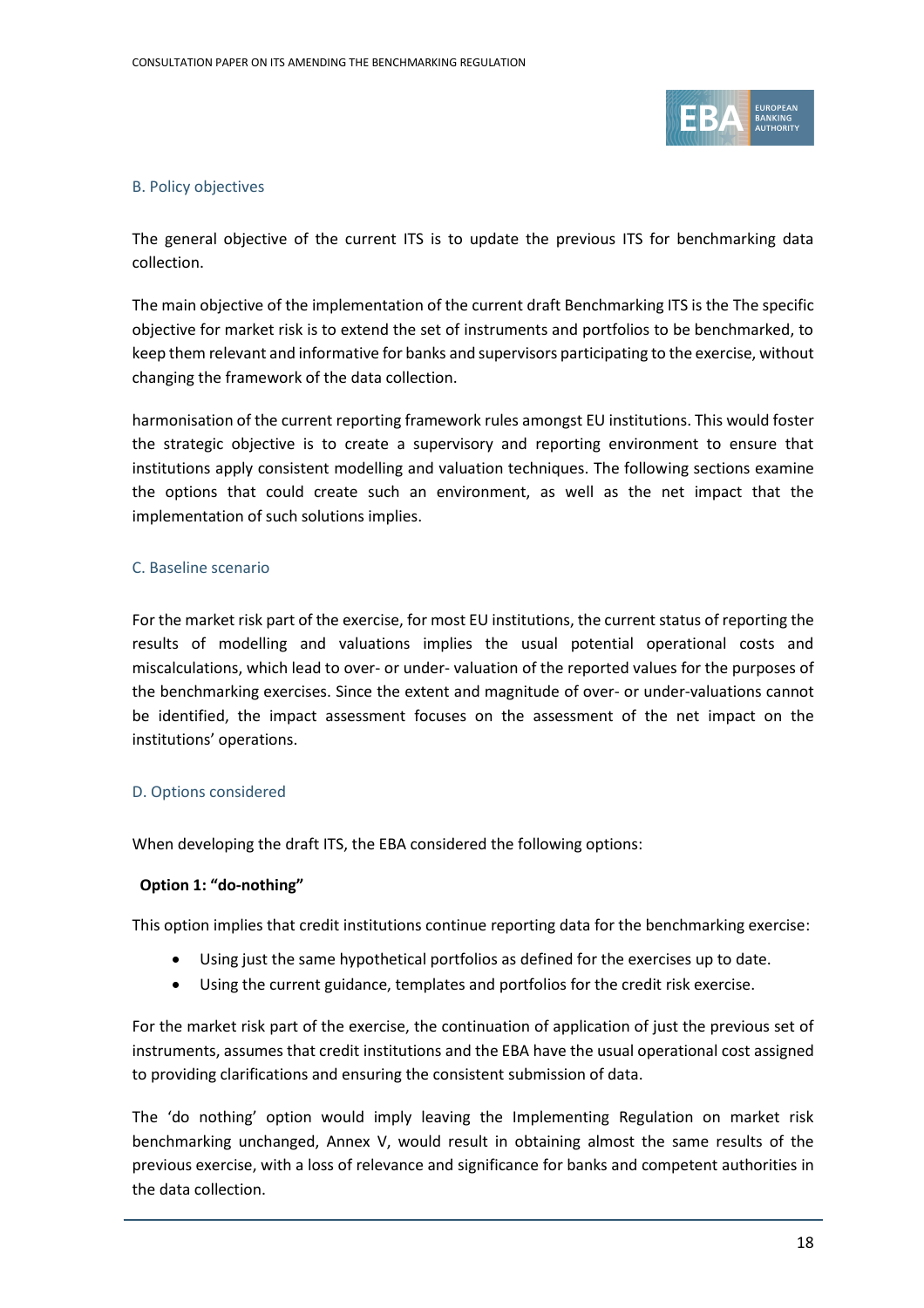

#### **Option 2: revision of the guidance related to the benchmarking exercises**

The main arguments that support the revision of the composition of the instruments in the benchmarking exercises are:

- (i) to enhance the significance of the benchmarking exercises across all EU credit institutions,
- (ii) potentially providing new insights in the different functioning of the market risk model

For the market part of the exercise, the current ITS could achieve the objective by expanding the set of instruments and portfolios collected. With some new additional instruments, slightly more complex of the usual set of plain vanilla instruments, the data collection could be more relevant, in terms of be closer to the instruments the banks actually trade in their trading book, and more informative, providing new element of analysis, for banks and competent authorities.

### E. Cost-Benefit Analysis

The principle of proportionality applies to all aspects of the impact assessment, including methodology, depth of analysis, level of detail and necessity of quantitative analysis. Being consistent with this principle, the EBA Staff follows the principle of proportionality when conducting of the cost-benefit analyses. Given that the implementation of the current ITS would not have a detrimental impact, the following analysis focuses on the qualitative characteristics. In doing so, it provides rough estimations on the net monetary impact that relates to the conduct of benchmarking exercises.

The net impact on capital requirements, implied by the implementation of the current guidelines, cannot be precisely assessed because, substantially, it would depend on further actions agreed by institutions with NCAs in response of the benchmarking exercise results; however, it is expected to be on average close to zero due to the hypothetical market portfolio exercise framework.

#### **Market risk:**

### *Option 1*

**Costs:** a possible loss of informativeness in the data collection, that would be substantially identical to the previous one.

**Benefits:** one-off benefits (reduction of the existing operational costs) of not dedicating human resources to the drafting the present ITS.

### *Option 2*

**Costs:** the one-off cost of dedicating EBA staff to the drafting of the ITS. There is also a source of negligible cost that relates to the need the EBA to explain the new set of instruments to the national competent authorities and, through them, the participating credit institutions. However, it is to be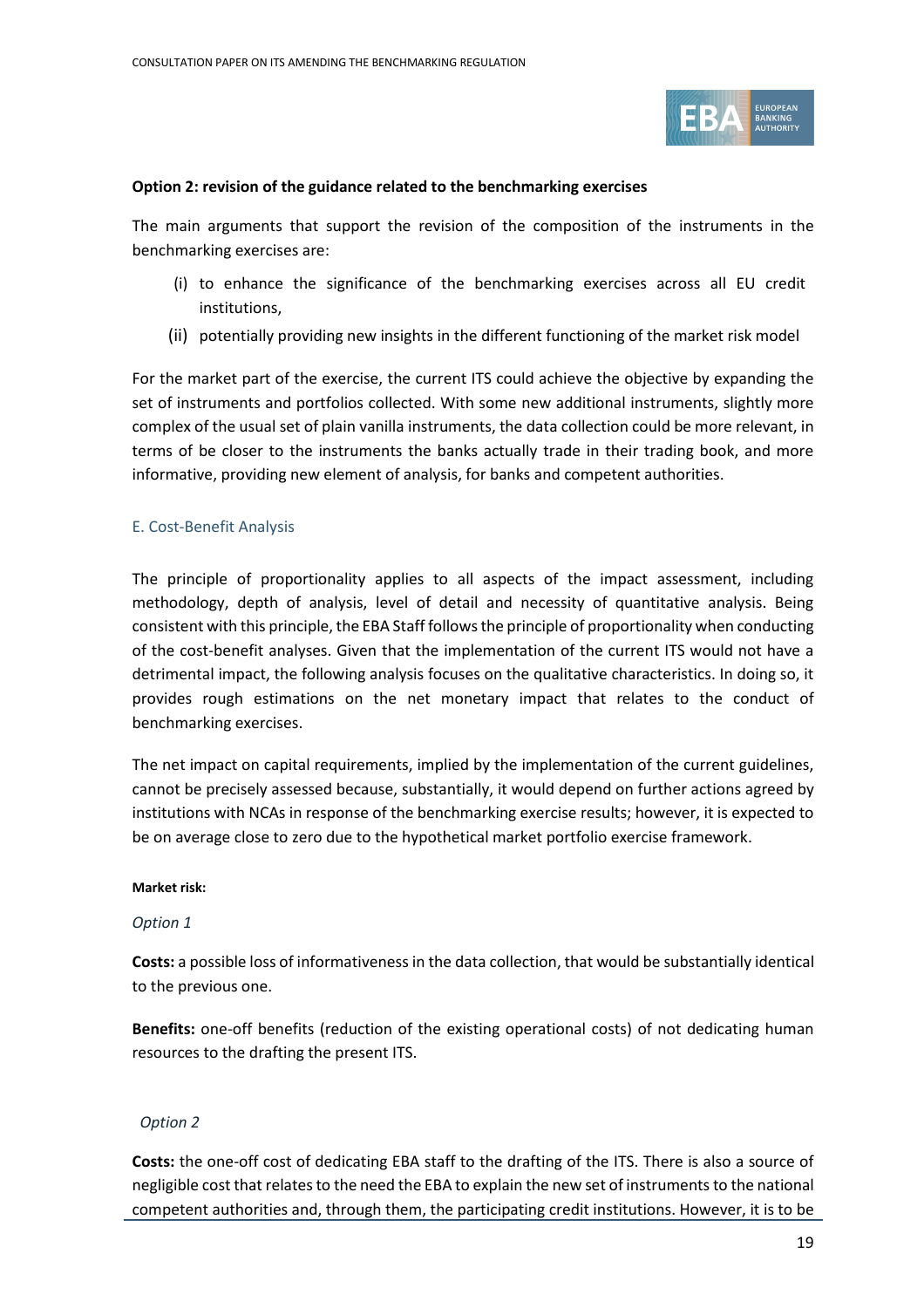

noted that the data requested with the new instruments could not be too burdensome, since the instruments are not too exotic and some banks already know them well because some banks apply them (or very similar instruments) in the industry benchmarking exercise.

**Benefits:** the benefits of this option arise from providing new information and data on new instruments, that would trigger the provision of additional insights to competent authorities, and would keep relevant the exercise for the banks involved.

## F. Preferred option

The EBA considers that although these benefits are not directly observable and are spread in time, they are not negligible and they are considered more important than the costs enumerated above. For this reason, the preferred option is Option 2.